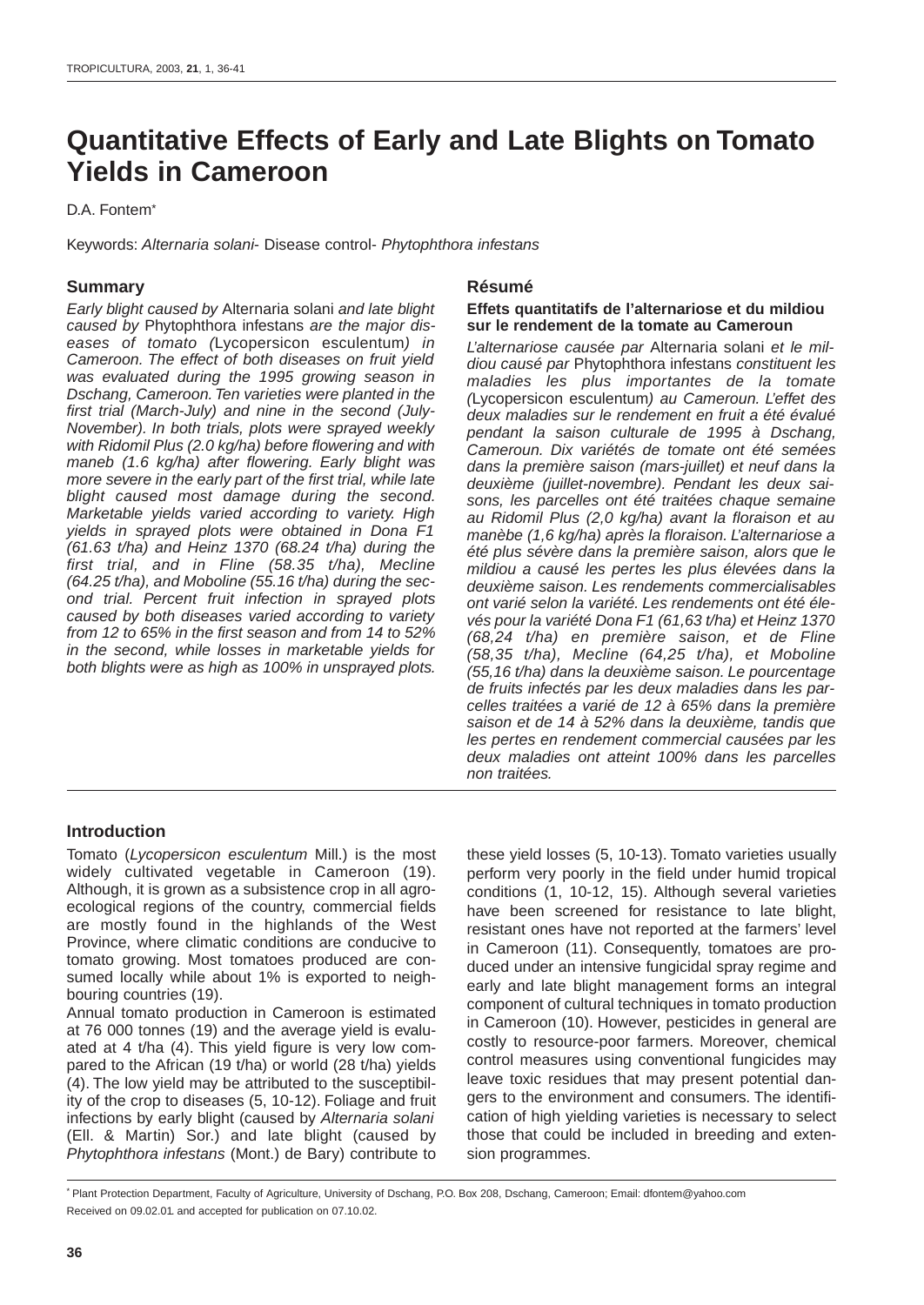Studies conducted on potato in Cameroon have revealed a close relationship between both early and late blight infections and tuber yields (6-9). The objective of this work was to evaluate the yield potential of tomato varieties as affected by early and late blight infections in the highland agro-ecology of Cameroon.

# **Materials and methods**

#### **Experimental site and design**

Two trials were conducted during 1995 in Dschang (5°35'N, 10°05'E, 1400 m), to assess the effect of early and late blight infections on tomato yields. Mean daily temperature, relative humidity and rainfall were recorded during the entire research period.

The field used had not be grown with any solanaceous crop during the past three years. The soil type for both trials is typic paleustult (dystric nitrosol) ( $pH - H<sub>2</sub>O$  5.0; CEC 33 meq/ 100 g soil, 13:35:52 sand/loam/clay). In both trials, a split block design was used with three replicates. In the first trial, each block, measuring 10.6 x 24.0 m, was sub-divided into 20 plots, while in the second, each block, measuring 10.6 x 21.6 m, was sub-divided into 18 plots. Half of the plots received fungicidal protection, while the other half was not sprayed. In both trials, varieties were randomly assigned to plots. Each plot contained three raised beds of twelve plants each (4.8 x 2.4 m). Blocks were separated by an uncultivated land 2 m wide.

#### **Cultural techniques**

Ten fresh market tomato varieties purchased in local shops in Dschang were used in the first trial (March-July) while nine were used during the second trial (July-November) (Table 1).

Two locally cultivated varieties, Roma VF and Rio Grande, were included in both trials. In either trial, the nursery bed was fertilised with 50 kg/ha chicken droppings. The nursery was set up on 9 March in the first trial and 8 July in the second. Seeds were drilled 5 cm apart in rows spaced 10 cm. After sowing, beds were shaded with grass mulch until germination was completed. After germination, plants were sprayed twice before transplanting with Ridomil Plus (72 WP) at 2 kg/ha. Ridomil Plus is a co-formulation of 12% systemic fungicide metalaxyl and 60% contact cuprous oxide.

Seedlings were transplanted when plants had developed 4-5 true leaves (8 April and 14 August). They were planted in rows spaced 0.80 m apart with 0.40 m between plants within the row. Plots were base-fertilised with 36:18:60 kg/ha N-P-K and 1200 kg/ha chicken dropping (3:2:4 N-P-K) before transplanting. Three sprays of a foliar fertiliser, Fertigofol 313 (4 l/ha) were applied on leaves every two weeks starting from fruit formation. All plants were staked and the field was hand weeded as needed. In the first trial, an insecticide thiodan (Thiodan 35 EC, 0.38 l a.i./ha ) was applied on the foliage to control aphids and the treatments were followed by four bi-weekly applications of 0.07 l/ha of deltalmethrin (Decis 25 EC) to control the melon fruit fly (Dacus sp.).

Fungicidal protection was initiated in both trials when plants were 10-15 cm in height (12 April and 18 August). Ridomil Plus (2 kg/ha) was applied weekly before flowering. This was followed by ten weekly applications of a contact fungicide, maneb (Manessan 80 WP), at 1.6 kg/ha. Control plots were not sprayed. All pesticides were applied with a Hardi knapsack

| Trial   | Variety           | Origin        | Growth<br>pattern <sup>x</sup> | Fruit characteristics |          |
|---------|-------------------|---------------|--------------------------------|-----------------------|----------|
|         |                   |               |                                | Coloury               | Size (g) |
| Trial 1 | Dona F1           | Vilmorin      | SDet.                          | <b>GB</b>             | 145      |
|         | Heinz 1370        | Technisem     | Det.                           | UG                    | 177      |
|         | <b>Heinz 1439</b> | Doights Verts | Det.                           | UG                    | 130      |
|         | Marglobe          | Doights Verts | Det.                           | <b>GB</b>             | 195      |
|         | Marmande          | Pioneer       | Det.                           | <b>GB</b>             | 85       |
|         | Market Wonder     | Doights Verts | Det.                           | GB                    | 120      |
|         | Rio Grande        | Technisem     | Det.                           | UG                    | 60       |
|         | Roma VF           | Pioneer       | Det.                           | UG                    | 55       |
|         | St Peter          | Doights Verts | Det.                           | GB                    | 130      |
|         | Xina              | Technisem     | Det.                           | UG                    | 34       |
| Trial 2 | Caline            | <b>INRAz</b>  | Det.                           | UG                    | 50       |
|         | Fline             | <b>INRA</b>   | Det.                           | GB                    | 100      |
|         | Mecline           | <b>INRA</b>   | Det.                           | UG                    | 33       |
|         | Moboline          | <b>INRA</b>   | SDet.                          | UG                    | 73       |
|         | Pieline           | <b>INRA</b>   | Det.                           | UG                    | 30       |
|         | Pieraline         | <b>INRA</b>   | SDet.                          | <b>GB</b>             | 113      |
|         | Piline            | <b>INRA</b>   | Det.                           | UG                    | 30       |
|         | Rio Grande        | Technisem     | Det.                           | UG                    | 60       |
|         | Roma VF           | Pioneer       | Det.                           | UG                    | 55       |

**Table 1 Characteristics of tomato varieties used in both trials in Dschang, Cameroon**

x Growth pattern: determinate (Det.) or semi determinate (Sdet.).

y Mature fruit colour: uniform green (UG) or green back (GB).

<sup>z</sup> INRA= Institut National de la Recherche Agronomique, Avignon, France.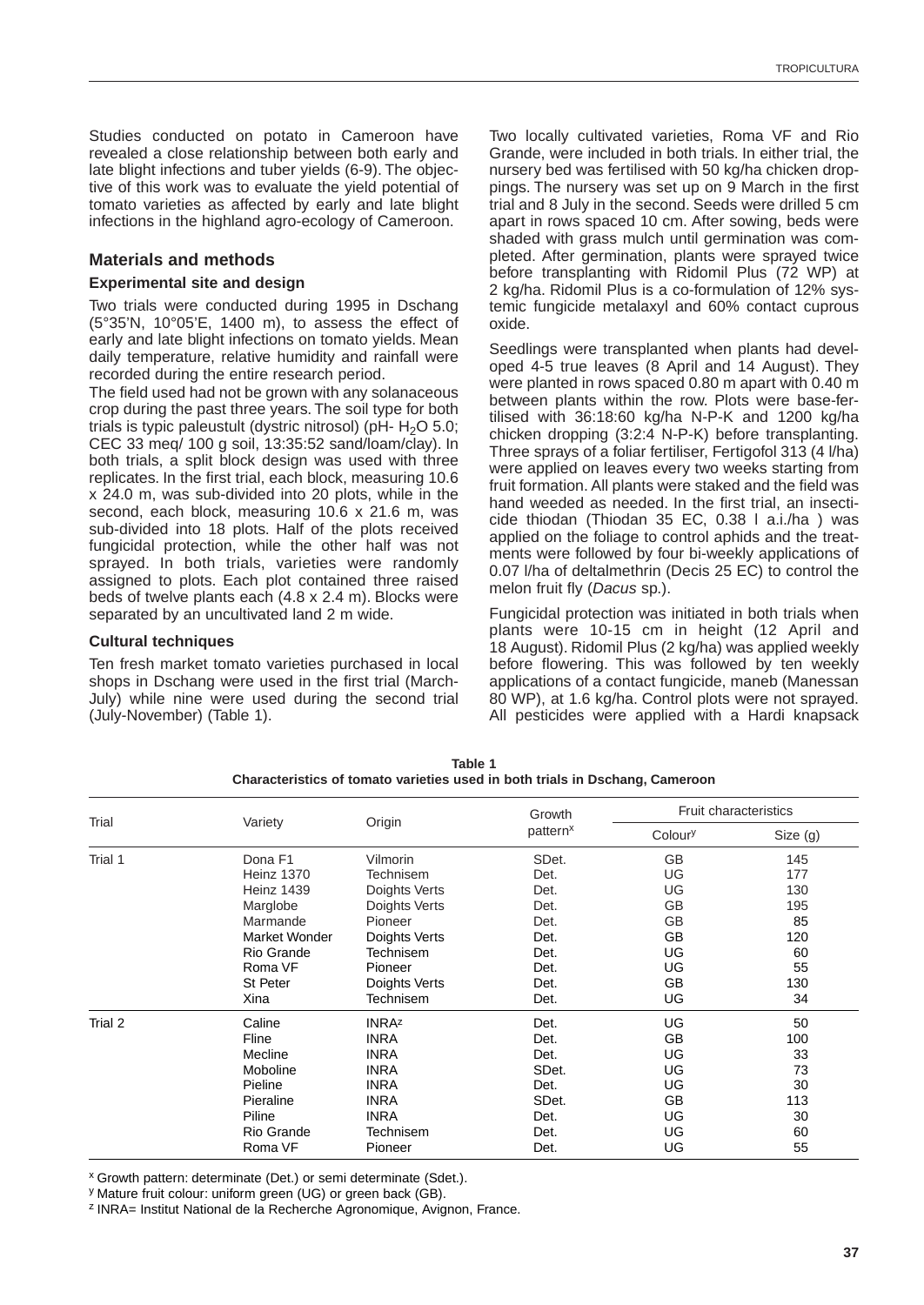sprayer, using a spray volume of 700 l/ha at a maximum pressure of 7 kg/cm2. A spreader-sticker, Tenac Plus (Shell Chemicals, Abidjan, Ivory Coast) was incorporated into the spray solution at 0.1% (v/v).

## **Disease and yield evaluations**

Ten weekly severity ratings of early or late blight were scored on five randomly selected plants in the middle row of each plot using a modified Horsfall-Barratt rating scale of 1 to 12 (1= 0%, 12= 100% disease severity) (2). Assessments were initiated 14 days after transplanting (DAT) and 33 DAT in the first and second trials, respectively. Standardised area under diseaseprogress curve (SAUDPC), expressed in proportions, was calculated from disease severity data according to the formula proposed by Campbell and Madden (3). Mature fruits were hand-harvested twice per week from the central 10 plants in each plot. After eliminating diseased fruits, marketable fruits were counted and weighed, and marketable fresh yields were expressed in metric ton fresh wt/ha. Fruits were observed for incidence of early and late blight rots. Percent fruit rot incidence caused by early or late blight infection was assessed for each plot. Loss in marketable yield was computed for each variety according to the formula:

% Loss= 100\*(Ys–Yu)/Ys

where Ys and Yu are yields in sprayed and unsprayed plots, respectively. Data were subjected to analysis of variance (ANOVA) using an MSTAT-C statistical package. Least significant differences (LSD, 0.05) were used to compare means between sprayed and unsprayed plots.

## **Results**

## **Weather conditions**

Monthly rainfall varied between 73 and 270 mm during March to July and between 47 to 325 mm during July to November 1995. Mean monthly relative humidity varied between 86 and 97%. Mean temperatures were generally higher (21.4-22.7 °C) during the first trial than the second  $(20.4-21.2 \degree C)$  (Figure 1).



Figure 1: Monthly rainfall and daily temperature during 1995 in Dschang, Cameroon.

## **Effect of early blight infections on tomato yields**

In the first trial, early blight appeared earlier and was more severe on plants than late blight. The former disease was first noticed in the seedbed and, despite fungicidal protection, infections were carried over to field crops. In unsprayed plots, symptoms of early blight developed from lower leaves to the upper ones and stem lesions were very common. Varieties Marglobe, Rio Grande and Roma VF were less susceptible to early blight compared to the rest of the ten varieties grown. For each variety, blight severity was low in sprayed plots compared to unsprayed plots. Blight severity values were lowest in Roma VF, followed by Rio Grande and Marglobe (Figure 2).



Figure 2: Standardised area under disease-progress curve (SAUDPC) for early blight infection in sprayed and unsprayed tomato varieties in Dschang, Cameroon.

Early blight infected fruits mostly from the stem end and caused premature fruit abscission. Late blight symptoms appeared later during the first trial. They were first detected on Rio Grande and Roma VF on 3 June. Symptoms were limited to the leaves that were not yet infected with early blight. On the whole, late blight caused less than 10% fruit infection while early blight was responsible for most of the fruit rots.

An analysis of variance for marketable yields revealed that the effects of variety x fungicide interactions were not significant. The highest yielding varieties in unsprayed plots were Heinz 1370, Heinz 1439 and Marglobe. Fungicidal treatments significantly reduced the percentage of diseased fruits. Percent fruit infection ranged 63 to 100% in unsprayed plots and 12 to 65% in plots exposed to fungicidal protection (Table 2).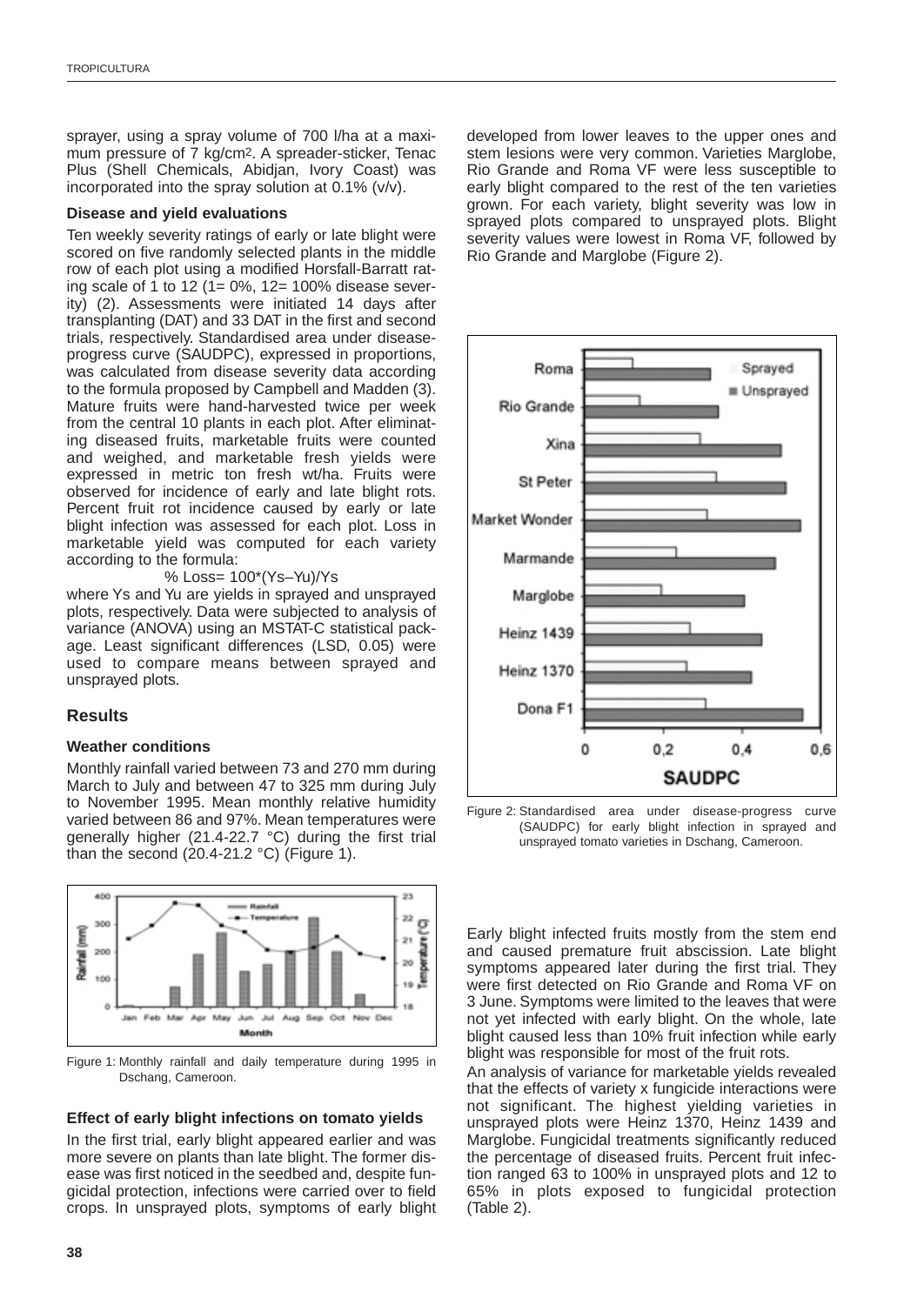|                   | Marketable yield (t/ha) |                   | % Fruit infection |         | % Loss in |
|-------------------|-------------------------|-------------------|-------------------|---------|-----------|
| Variety           | Unsprayed               | Sprayed           | Unsprayed         | Sprayed | vieldy    |
| Dona F1           | $17.26 + 3.34$ bz       | $61.63 + 3.31 a$  | 68                | 32      | 73        |
| <b>Heinz 1370</b> | $32.05 + 2.57$ a        | $68.24 + 4.44$ a  | 63                | 15      | 59        |
| <b>Heinz 1439</b> | $31.35 + 2.87$ a        | $52.84 + 2.20$ b  | 84                | 21      | 41        |
| Marglobe          | $29.48 + 4.44$ a        | $51.42 + 1.87$ bc | 73                | 31      | 43        |
| Marmande          | $0.0 + 0 d$             | $33.65 + 5.53$ cd | 100               | 37      | 100       |
| Market Wonder     | $0.0 + 0 d$             | $19.44 + 3.51$ f  | 100               | 65      | 100       |
| St Peter          | $6.74 + 1.44$ c         | $48.16 + 2.16$ c  | 96                | 17      | 86        |
| Xina              | $11.88 + 2.69$ bc       | $22.95 + 3.53$ ef | 86                | 29      | 48        |
| Rio Grande        | $0.0 + 0 d$             | $30.24 + 1.71$ de | 100               | 26      | 100       |
| Roma VF           | $7.18 + 2.34$ c         | $50.32 + 2.52c$   | 81                | 12      | 85        |
| LSD(0.05)         | 6.87                    | 8.44              |                   |         |           |
| CV(%)             | 18.37                   | 13.28             |                   |         |           |

**Table 2 Marketable yield, percent fruit infection and percent loss in tomato attributable to early blight in Dschang, Cameroon**

 $y$  Loss was computed for each variety according to the formula: % Loss=  $100*(Ys - Yu)/Ys$ , where Yu and Ys are the marketable yields in unsprayed and sprayed plots, respectively.

 $z$  Means within a column followed by different letters are significantly different according to Fisher's LSD (P= 0.05).

Some plots that were not protected against disease infection did not yield any marketable fruits. Losses in marketable yield by unprotected plots when compared to protected plots were 41- 100%. Total (100%) losses were recorded in Marmande, Market Wonder, and Rio Grande plots, while the lowest losses were obtained in Heinz 1439 and Marglobe plots (Table 2).

## **Effect of late blight infections on tomato yields**

In the second trial, late blight was more common on all plants, while early blight infections were negligible. All varieties were susceptible to late blight although Pieraline, Moboline and Mecline were less blight susceptible compared to the others. All the sprayed plots recorded a significant reduction in disease severity compared to the unsprayed plots, where high blight infections were noticed during the whole season (Figure 3).

As for the first trial, yields varied according to variety. Varieties Fline, Mecline, Moboline, and Pieraline outyielded the local varieties, Roma VF and Rio Grande (Table 3). The highest yields in sprayed plots were recorded on Mecline (64.25 t/ha), followed by Fline (58.35 t/ha), Moboline (55.16 t/ha), and Pieraline (52.35 t/ha), while the lowest were obtained on Rio Grande (17.26 t/ha) and Roma VF (28.00 t/ha) (Table 3).

Fruit infections were mostly caused by late blight. Percent fruit infection in sprayed plots was low in Pieraline (14%), followed by Mecline (16%) and high in Roma VF (52%) and Rio Grande (36%). Except for Mecline, Moboline and Pieraline, all fruits in unsprayed plots were infected with late blight and were not marketable. Consequently, marketable yields were not recorded. As for early blight infection, yield losses of up to 100% were recorded in unsprayed plots (Table 3).



Figure 3: Standardised area under disease progress curve (SAUDPC) for late blight infection in sprayed and unsprayed tomato varieties in Dschang, Cameroon.

# **Discussion**

Although early and late blights require a high humidity (90-100%) for optimal development, late blight usually requires lower temperatures for conidial growth and development than early blight (14). The optimum temperature for sporangial formation in P. infestans is 18 to 22 °C while A. solani requires an optimum temperature of 28 to 30 °C for conidial germination (14). Accordingly, high temperatures during the first trial are conducive to the development of early blight, while low temperatures during the second trial favour late blight development. Consequently, early blight was more severe in the early part of the wet season, while late blight caused most damage in the late wet season. Furthermore, fruit rots were mostly caused by early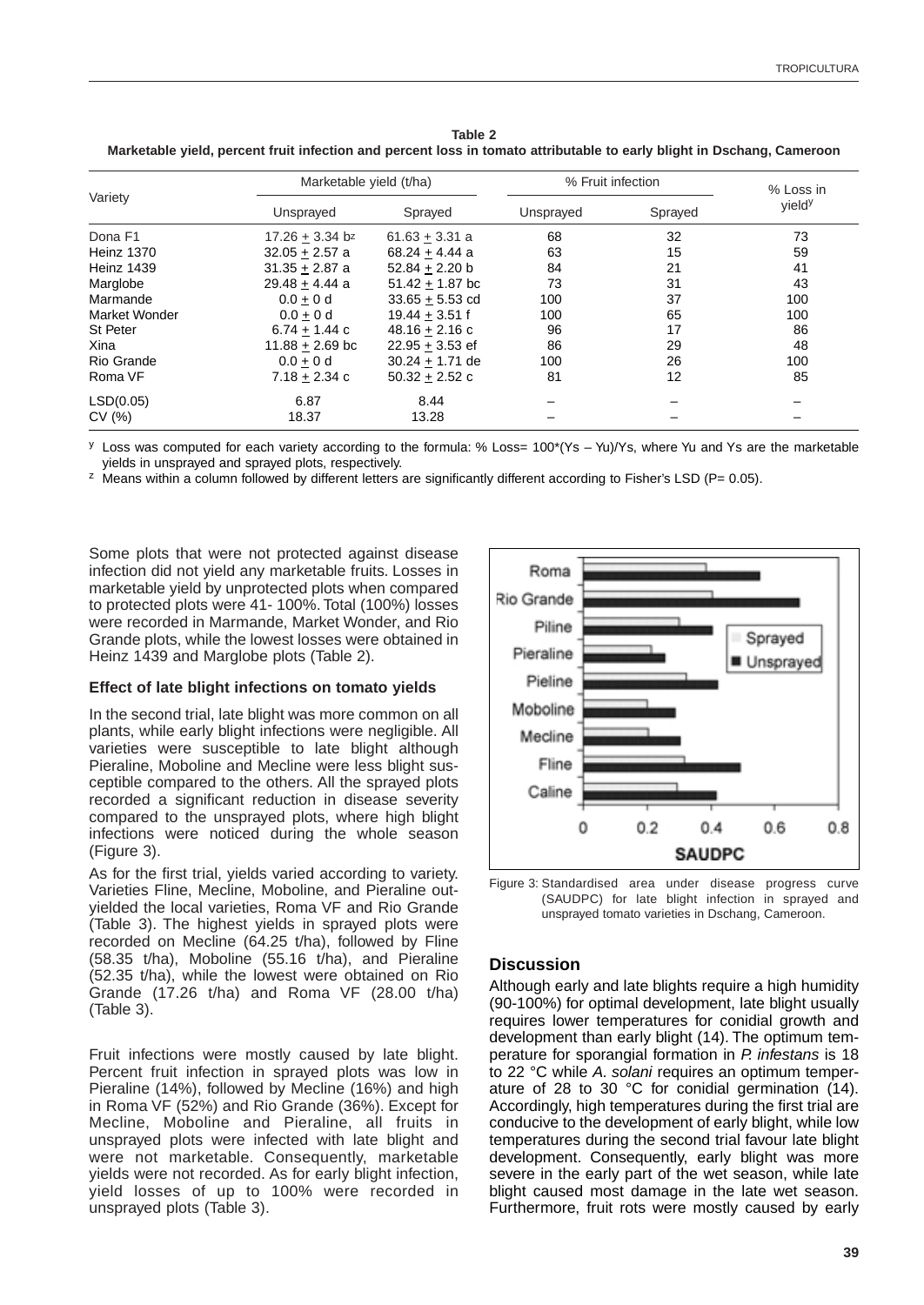|                 | Marketable yield (t/ha) |                    | % Deseased fruit |         | % Loss in |
|-----------------|-------------------------|--------------------|------------------|---------|-----------|
| Variety         | Unsprayed               | Sprayed            | Unsprayed        | Sprayed | vieldy    |
| Caline          | $0 + 0 c^2$             | $30.25 + 5.34$ c   | 100              | 25      | 100       |
| Fline           | $0 + 0c$                | $58.35 \pm 3.16$ a | 100              | 30      | 100       |
| Mecline         | $17.64 + 3.56$ a        | $64.25 + 4.54$ a   | 63               | 16      | 73        |
| Moboline        | $7.50 + 2.41$ b         | $55.16 + 6.89$ a   | 74               | 23      | 82        |
| Pieline         | $0 + 0c$                | $30.00 + 4.88$ c   | 100              | 28      | 100       |
| Pieraline       | $5.88 + 2.87$ bc        | $52.35 + 3.36$ ab  | 73               | 14      | 89        |
| Piline          | $0 + 0c$                | $40.00 + 5.52$ bc  | 100              | 33      | 100       |
| Rio Grande      | $0 + 0c$                | $17.26 + 2.68$ d   | 100              | 36      | 100       |
| Roma VF         | $0 + 0c$                | $28.00 + 2.25$ cd  | 100              | 52      | 100       |
| LSD(0.05)       | 7.32                    | 12.51              |                  |         |           |
| CV <sub>%</sub> | 21.85                   | 17.34              |                  |         |           |

| Table 3                                                                                                                |
|------------------------------------------------------------------------------------------------------------------------|
| Marketable yield (t/ha), percent fruit rot and percent loss in tomato attributable to late blight in Dschang, Cameroon |

<sup>y</sup> Loss was computed for each variety according to the formula: % Loss= 100\*(Ys–Yu)/Ys, where Yu and Ys are the marketable yields in unsprayed and sprayed plots, respectively.

 $z$  Means within a column followed by different letters are significantly different according to Fisher's LSD (P= 0.05).

blight infections in the first trial and by late blight infections in the second trial.

Both blights are a threat to the tomato and potato industries in Cameroon (6-12), where disease resistant varieties are not always available to farmers. Fruit rot incidence recorded in sprayed plots due to both diseases varied according to variety from 12-65% in the first trial and 14-52% in the second. Total fruit losses (100% loss) were recorded in unsprayed plots of Marmande, Market Wonder and Rio Grande in the first trial and Caline, Fline, Pieline, Piline, Rio Grande and Roma in the second trial.This suggests a need for an appropriate blight management in tomato farming.

Despite the weekly fungicidal spray schedule used in either trial, percent fruit infection recorded in sprayed plots was still high, indicating that the weekly spray schedule was not enough to control either blight. In Taiwan, Hartman and Huang (13) also obtained effective control of tomato late blight with weekly applications of metalaxyl, although late blight caused 54% fruit infection and about 59% yield losses. In our previous studies (12), weekly sprays of maneb, mancozèbe or Ridomil MZ did not adequately limit late blight losses in tomatoes. In Indonesia, spray intervals of four days were reported to be more effective against late blight although disease incidence was also reported to be high (17, 18). In Uganda, two sprays of mancozeb per week are recommended for an integrated disease management system for tomato late blight (1, 15). Many tomato growers in Cameroon feel that 2-3 fungicidal sprays per week are necessary on tomatoes during the wet season (10).

This study reveals that the weekly spray schedule is inadequate to completely limit late blight losses in tomato fruits. Consequently, it is necessary to investigate on alternative, less polluting methods of blight control. Shtienberg et al. (16) suggested the incorporation of host resistance in a reduced spray strategy to control both blights in potato. According to this strategy, sprays are initiated when late blight is predicted by a forecast or when the severity of early blight is predicted to become important (6-7 wk after planting).

# **Conclusions**

Results of this study show that early and late blights are severe diseases in tomato fields in Cameroon.The mean yield loss attributable to late blight damage was as high as 100%. Varieties Dona F1 and Heinz 1370 in the first trial and Fline, Mecline and Moboline in the second trial out-yielded Roma VF or Rio Grande, that are the most widely grown varieties in Cameroon (10). However, production of these varieties would require sound disease management practices, such as fungicide protection and field sanitation (6). Results suggest that appropriate blight management programmes are necessary to limit fruit losses due to early and late blights in the wet season in Cameroon.

# **Acknowledgements**

This study was funded by a grant from the International Foundation for Science. We thank Mr Jean-François Dongmo for his valuable assistance in the field.